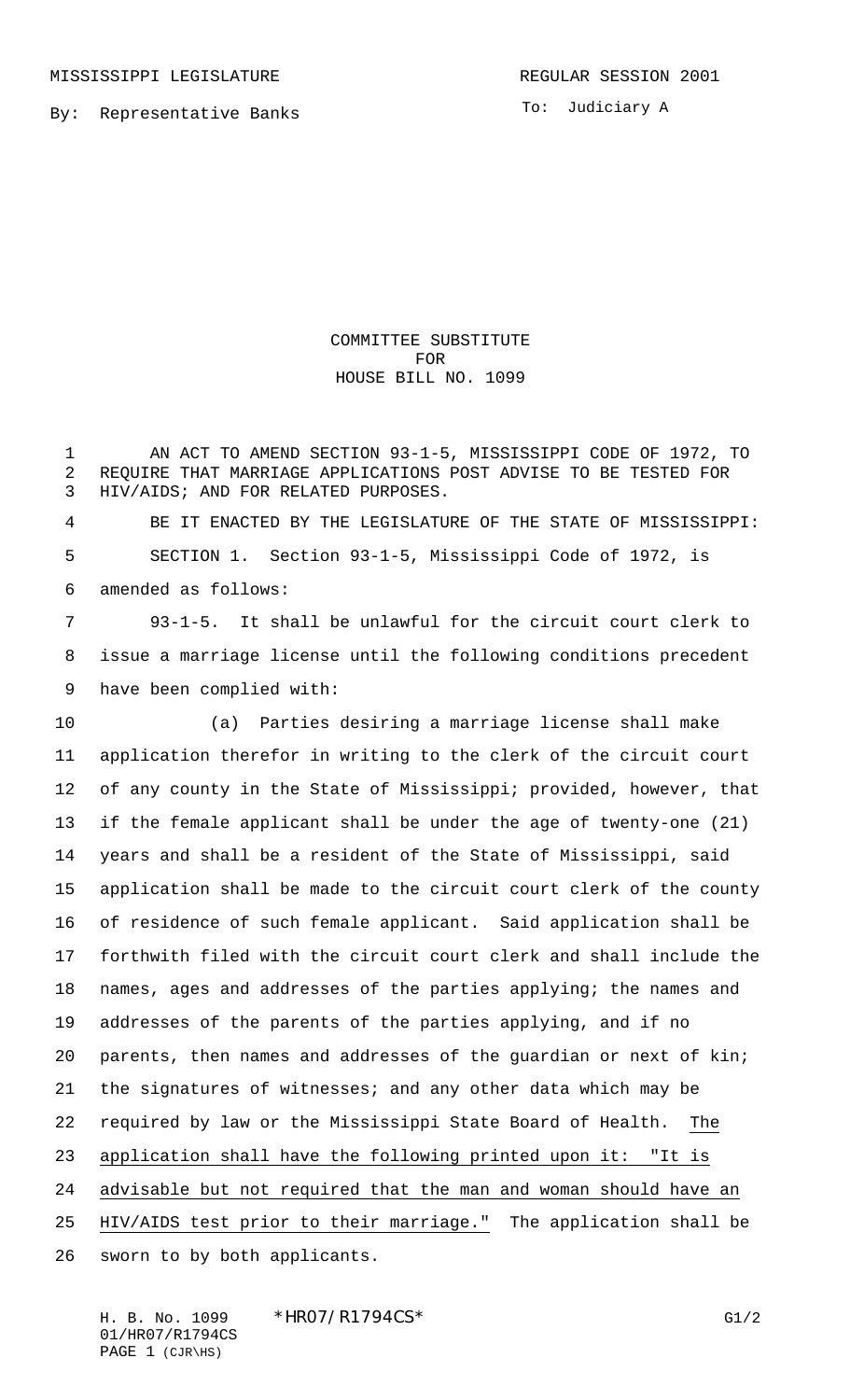27 (b) The application shall remain on file, open to the public, in the office of the circuit court clerk for a period of three (3) days before the clerk is authorized to issue the marriage license. Provided, however, that if satisfactory proof is furnished to the judge of any circuit, chancery or county court that sufficient reasons exist, then the judge of any such court in the judicial district where either of such parties resides if they be over the age of twenty-one (21) years, or where the female resides if she be under the age of twenty-one (21), may waive the three-day waiting period and by written instrument authorize the clerk of the court to issue the marriage license to the parties if they are otherwise qualified by law. Authorization shall be a part of the confidential files of the clerk of the court, subject to inspection only by written permission of the judge. If either of the applying parties appears from the evidence to be under twenty-one (21) years of age, the circuit court clerk, immediately upon filing the application, shall cause notice of the filing of said application to be sent by prepaid certified mail to the father, mother, guardian or next of kin of both applying parties at the address named in said application.

H. B. No. 1099 \*HR07/R1794CS\* 01/HR07/R1794CS PAGE 2 (CJR\HS) 47 (c) An affidavit showing the age of both applying parties shall be made by either the father, mother, guardian or next of kin of each of the contracting parties and filed with the clerk of the circuit court along with the application; or in lieu thereof, said both applying parties shall appear in person before the circuit court clerk and make and subscribe an oath in person, which said affidavit shall be attached to and noted on the application for the marriage license. In addition to either of the previous conditions stated, further proof of age shall be presented to the circuit court clerk in the form of either a birth certificate, baptismal record, armed service discharge, armed service identification card, life insurance policy, insurance certificate, school record, driver's license, or other official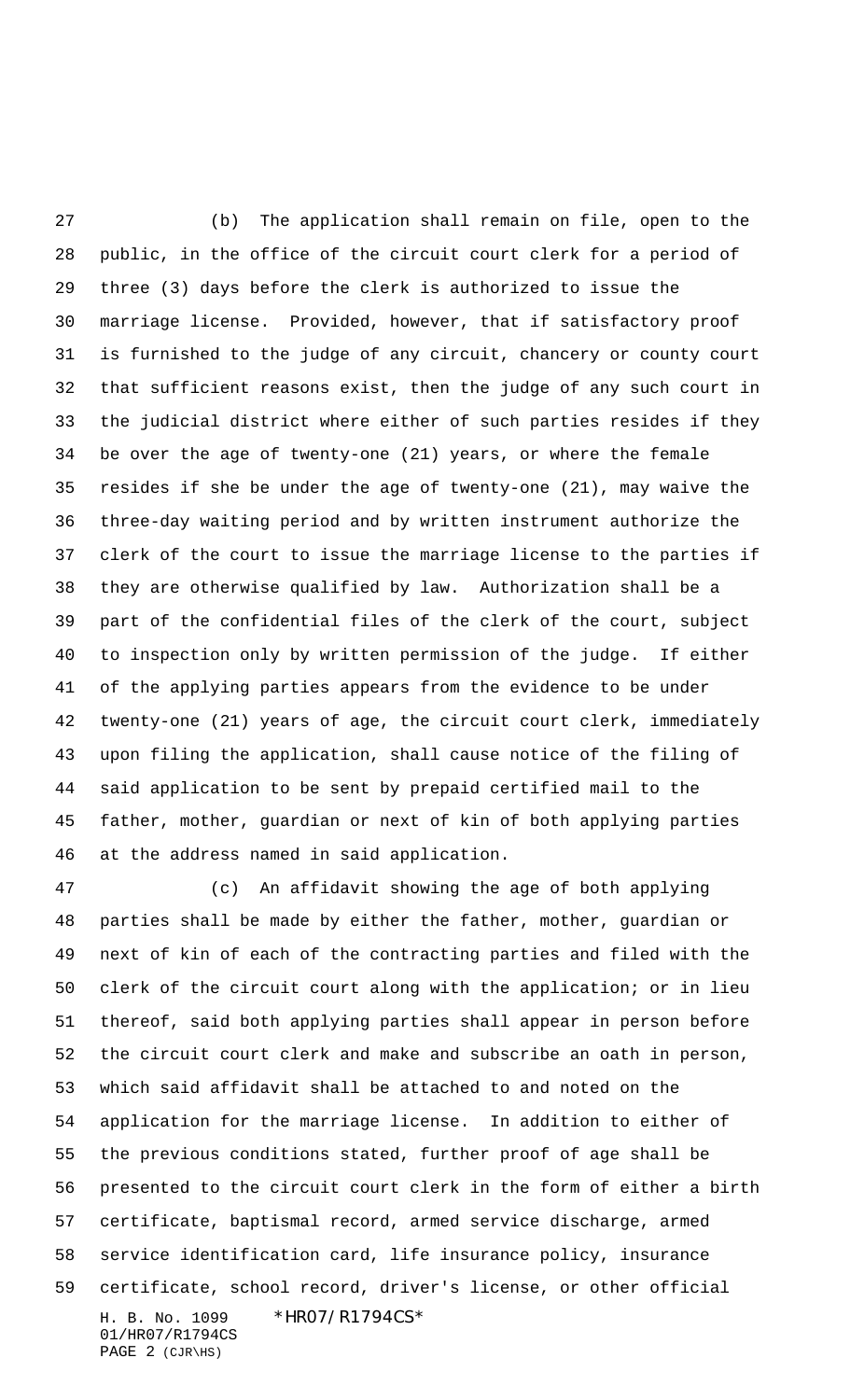document evidencing age. Said document substantiating age and date of birth shall be examined by the circuit court clerk before whom application is made, and the circuit court clerk shall retain in his file with the application such document or a certified or photostatic copy thereof.

65 (d) The clerk shall not issue a marriage license under the provisions of this section unless the male applicant is at least seventeen (17) years of age, and the female is at least fifteen (15) years of age; provided, however, that if satisfactory proof is furnished to the judge of any circuit, chancery or county court that sufficient reasons exist and that said parties desire to be married to each other and that the parents or other person in loco parentis of the person or persons so under age consent thereto, then the judge of any such court in the county where either of such parties resides may waive the minimum age requirement and by written instrument authorize the clerk of the court to issue the marriage license to the parties if they are otherwise qualified by law. Authorization shall be a part of the confidential files of the clerk of the court, subject to inspection only by written permission of the judge.

80 (e) A medical certificate dated within thirty (30) days prior to the application shall be presented to the circuit court clerk showing that the applicant is free from syphilis, as nearly as can be determined by a blood test performed in a laboratory approved by the State Board of Health. The medical certificate may be obtained through the local health department by the applicant or applicants, or it may be obtained through any private laboratory approved by the State Board of Health. Said medical certificate shall be examined by the circuit court clerk and filed in a permanent file kept by the clerk for this purpose. 90 (f) In no event shall a license be issued by the circuit court clerk when it appears to the circuit court clerk

H. B. No. 1099 \*HR07/R1794CS\* 01/HR07/R1794CS PAGE 3 (CJR\HS)